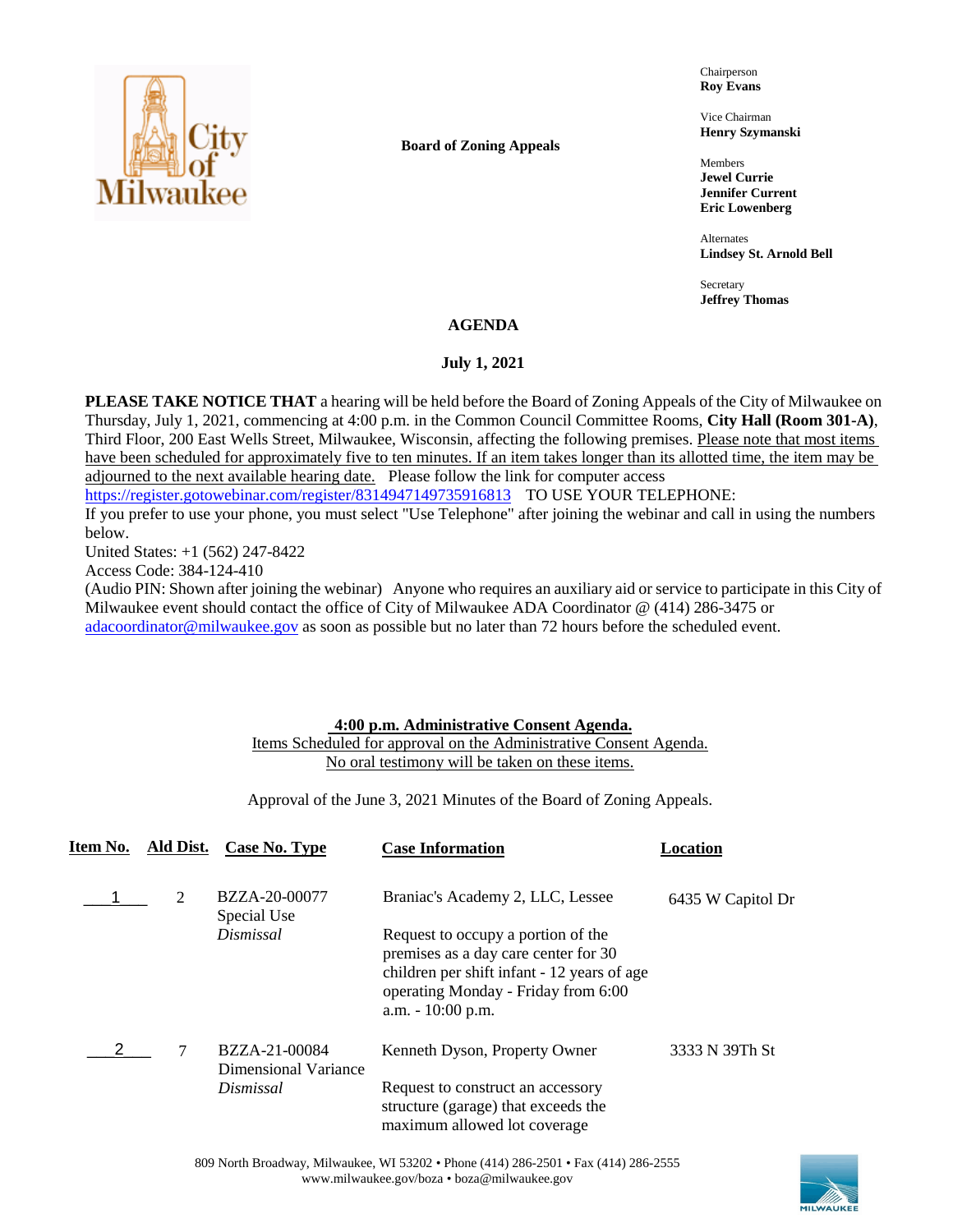| Board of Zoning Appeals, Hearing on Thursday, July 1, 2021 |
|------------------------------------------------------------|
|------------------------------------------------------------|

# **Item No. Ald Dist. Case No. Type Case Information Location**

**4:00 p.m. Consent Agenda.**

Items Scheduled for approval on the Consent Agenda.

No oral testimony will be taken on these items.

*If there are any objections to these approvals, please make them known to the Board office in writing at least 24 hours prior to the time of the hearing. If written objections to these approvals are received, the item will not be approved and will be held for a public hearing to allow additional testimony.*

| 3 | 14 | BZZA-21-00165<br>Special Use | UMOS, Inc., Property Owner<br>Request to continue occupying a portion<br>of the premises as a social service<br>facility                                                                                                                      | 2701 S Chase Av    |
|---|----|------------------------------|-----------------------------------------------------------------------------------------------------------------------------------------------------------------------------------------------------------------------------------------------|--------------------|
| 4 | 15 | BZZA-21-00105<br>Special Use | Faith Temple Child Dev. Center, Lessee<br>Request to continue occupying the<br>premises as a 24 hour day care center for<br>30 children per shift infant to 12 years of<br>age, operating Monday - Friday                                     | 2416 W Lisbon Av   |
| 5 | 15 | BZZA-21-00160<br>Special Use | <b>S.E.E.D SUPER EXCPTNL EXCLLNC</b><br>DEV CTR LLC, Lessee<br>Request to continue occupying the<br>premises as a day care center for 75<br>children per shift infant - 13 years of age,<br>operating Monday - Sunday 5:00<br>a.m. - midnight | 2816 N Teutonia Av |
| 6 | 15 | BZZA-21-00183<br>Special Use | M&R Automotive Inc. dba American<br>Auto Salvage, Property Owner<br>Request to continue occupying the<br>premises as an outdoor salvage operation<br>(to be operated in conjunction with the<br>salvage facility at 3015 W. Center St.)       | 2661 N 30Th St     |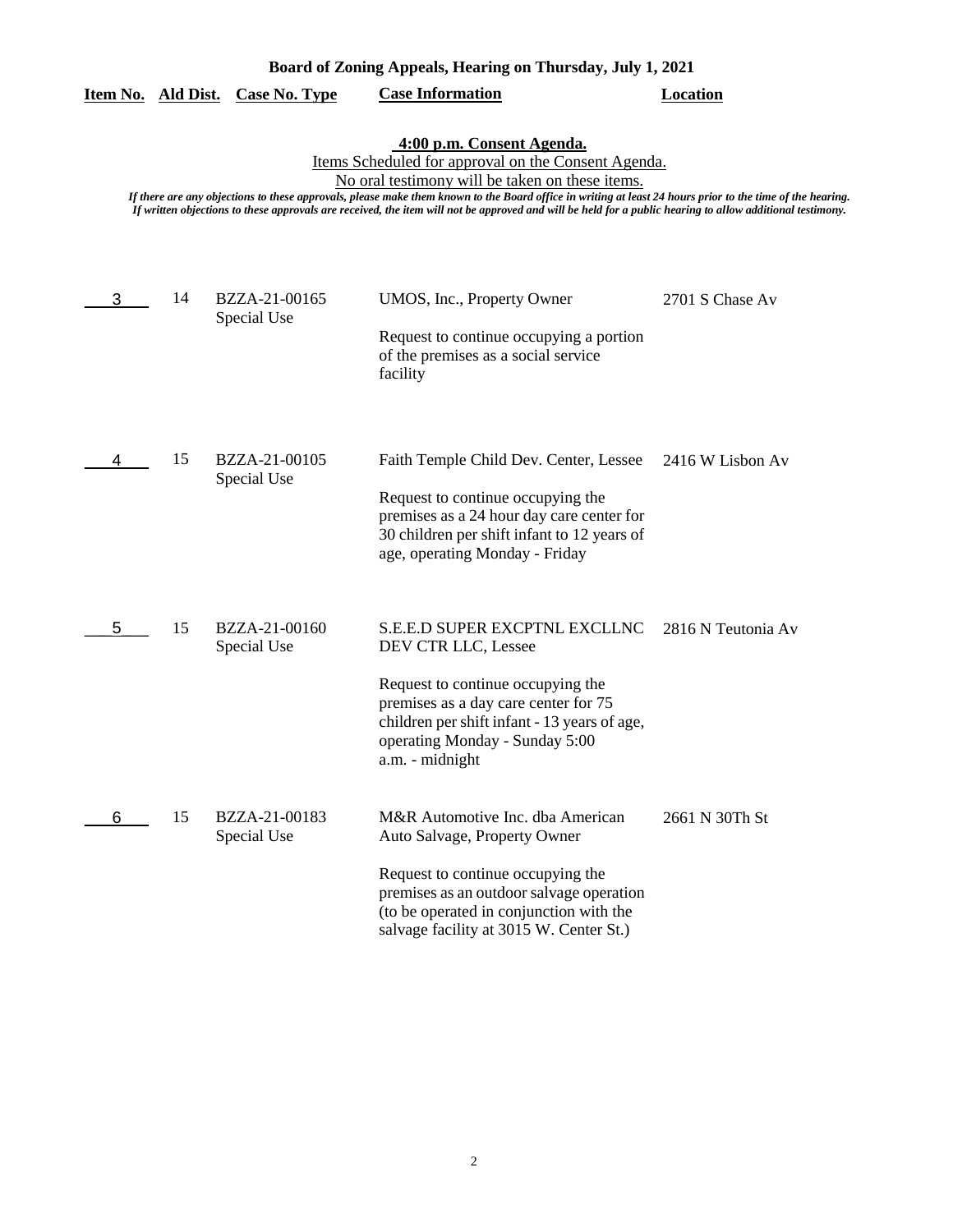| Board of Zoning Appeals, Hearing on Thursday, July 1, 2021 |
|------------------------------------------------------------|
|------------------------------------------------------------|

|  |  | Item No. Ald Dist. Case No. Type | <b>Case Information</b> | Location |
|--|--|----------------------------------|-------------------------|----------|
|--|--|----------------------------------|-------------------------|----------|

**4:00 p.m. Consent Agenda (continued)**

Items Scheduled for approval on the Consent Agenda.

No oral testimony will be taken on these items.

*If there are any objections to these approvals, please make them known to the Board office in writing at least 24 hours prior to the time of the hearing. If written objections to these approvals are received, the item will not be approved and will be held for a public hearing to allow additional testimony.*

| 7  | 1 | BZZA-21-00145<br>Special Use  | Clear Path Childcare, LLC, Lessee<br>Request to continue occupying the<br>premises as a day care center for 40<br>children per shift infant - 12 years of age,<br>operating Monday - Friday 6:00<br>a.m. - 6:30 p.m. (this is a new operator) | 4202 W Silver Spring Dr AKA<br>4202B W Silver Spring Dr |
|----|---|-------------------------------|-----------------------------------------------------------------------------------------------------------------------------------------------------------------------------------------------------------------------------------------------|---------------------------------------------------------|
| 8  | 1 | BZZA-21-00149<br>Special Use  | Humbled Hearts, LLC, Lessee<br>Request to occupy a portion of the<br>premises as a day care center for 35<br>children per shift infant - 12 years of age,<br>operating Monday - Saturday 6:00<br>a.m. - 10:00 p.m.                            | 6003 N Teutonia Av                                      |
| 9  | 3 | BZZA-21-00152<br>Use Variance | Palmetto, LLC, Property Owner<br>Request to continue occupying the<br>premises as a three unit residential<br>dwelling                                                                                                                        | 3044 N Farwell Av                                       |
| 10 | 4 | BZZA-21-00140<br>Special Use  | 1547 CSR - Milwaukee, LLC,<br>Property Owner<br>Request to continue occupying a portion<br>of the premises as an indoor<br>substation/distribution equipment<br>facility (this is a new operator)                                             | 324 E Wisconsin Av                                      |
| 11 | 4 | BZZA-21-00162<br>Use Variance | Berta's Tamales MKE, LLC, Lessee<br>Request to occupy a portion of the<br>premises as a catering service (base<br>kitchen)                                                                                                                    | 117 E Wells St                                          |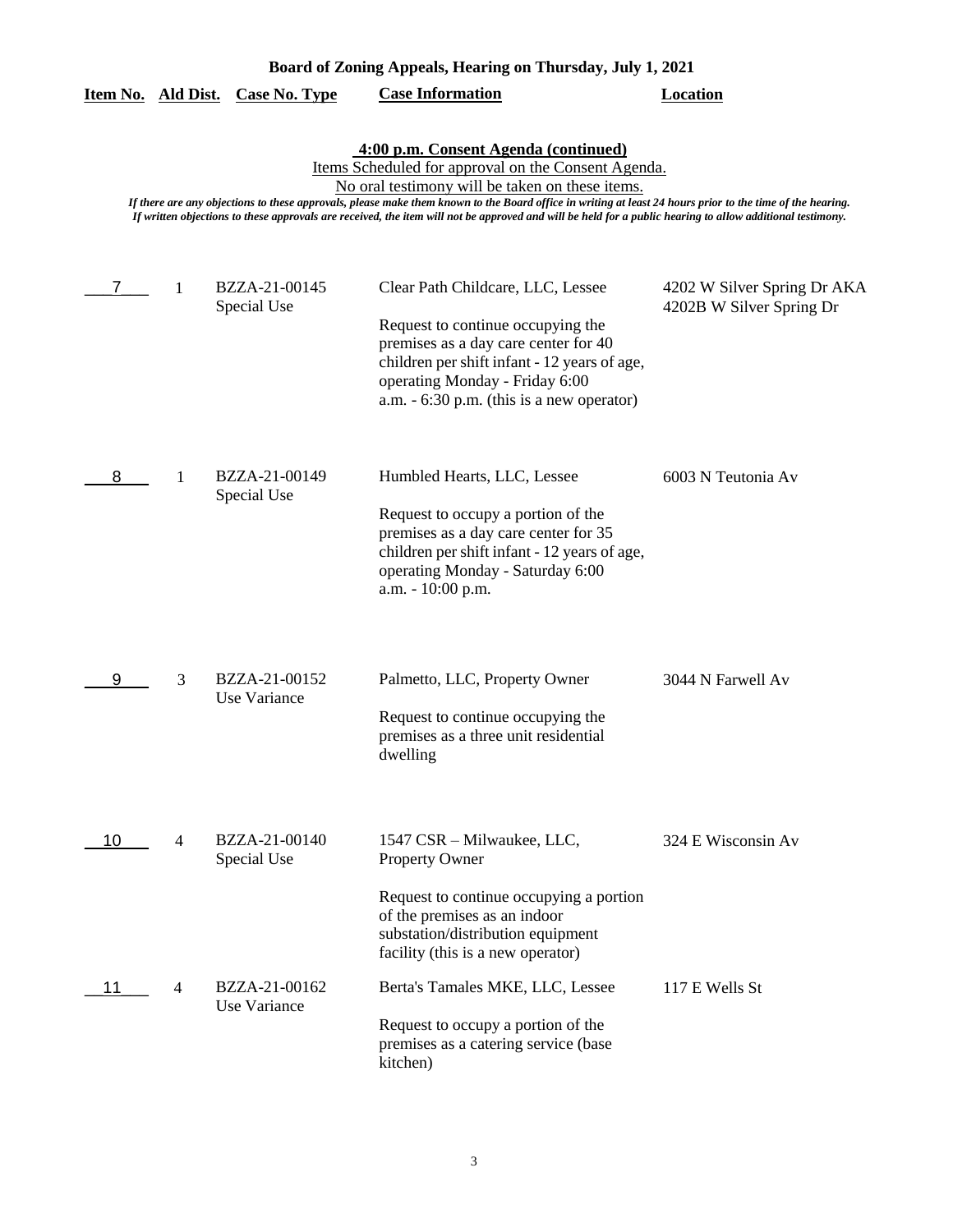| Board of Zoning Appeals, Hearing on Thursday, July 1, 2021                                                                                                                                                                                                                                                                                                                                                                                                               |   |                                              |                                                                                                                                                                                                                                                                                                                                         |                    |  |  |  |  |
|--------------------------------------------------------------------------------------------------------------------------------------------------------------------------------------------------------------------------------------------------------------------------------------------------------------------------------------------------------------------------------------------------------------------------------------------------------------------------|---|----------------------------------------------|-----------------------------------------------------------------------------------------------------------------------------------------------------------------------------------------------------------------------------------------------------------------------------------------------------------------------------------------|--------------------|--|--|--|--|
| Item No. Ald Dist.                                                                                                                                                                                                                                                                                                                                                                                                                                                       |   | <b>Case No. Type</b>                         | <b>Case Information</b>                                                                                                                                                                                                                                                                                                                 | <b>Location</b>    |  |  |  |  |
| 4:00 p.m. Consent Agenda (continued)<br>Items Scheduled for approval on the Consent Agenda.<br>No oral testimony will be taken on these items.<br>If there are any objections to these approvals, please make them known to the Board office in writing at least 24 hours prior to the time of the hearing.<br>If written objections to these approvals are received, the item will not be approved and will be held for a public hearing to allow additional testimony. |   |                                              |                                                                                                                                                                                                                                                                                                                                         |                    |  |  |  |  |
| 12                                                                                                                                                                                                                                                                                                                                                                                                                                                                       | 5 | BZZA-21-00137<br>Special Use                 | Cre8tive Kiz Learning Center, LLC,<br>Lessee<br>Request to reduce the number of                                                                                                                                                                                                                                                         | 8028 W Appleton Av |  |  |  |  |
|                                                                                                                                                                                                                                                                                                                                                                                                                                                                          |   |                                              | children from 40 per shift to 39 per shift,<br>reduce the hours and days of operation<br>from Monday - Sunday 6:00 a.m. to<br>10:00 p.m. to Monday - Friday 6:00 a.m.<br>to 10:00 p.m. and Saturday 6:00 a.m. to<br>5:00 p.m., and to continue occupying the<br>premises as a day care center for children<br>infant to 13 years of age |                    |  |  |  |  |
| 13                                                                                                                                                                                                                                                                                                                                                                                                                                                                       | 5 | BZZA-21-00142<br><b>Dimensional Variance</b> | Patricia Daugherty, Property Owner                                                                                                                                                                                                                                                                                                      | 3002 N 80Th St     |  |  |  |  |
|                                                                                                                                                                                                                                                                                                                                                                                                                                                                          |   |                                              | Request to allow a fence along a side<br>street that does not meet the minimum<br>required setback                                                                                                                                                                                                                                      |                    |  |  |  |  |
| 14                                                                                                                                                                                                                                                                                                                                                                                                                                                                       | 5 | BZZA-21-00154<br>Special Use                 | T&H Discount Mart Inc., Property<br>Owner                                                                                                                                                                                                                                                                                               | 8334 W Appleton Av |  |  |  |  |
|                                                                                                                                                                                                                                                                                                                                                                                                                                                                          |   |                                              | Request to continue occupying the<br>premises as a motor vehicle filling<br>station (this is a new operator)                                                                                                                                                                                                                            |                    |  |  |  |  |
| 15                                                                                                                                                                                                                                                                                                                                                                                                                                                                       | 8 | BZZA-21-00121<br>Special Use                 | Carmen Maysonet dba Pa'Ti Mujer,<br>Lessee                                                                                                                                                                                                                                                                                              | 2525 W National Av |  |  |  |  |
|                                                                                                                                                                                                                                                                                                                                                                                                                                                                          |   |                                              | Request to occupy the premises as a<br>social service facility                                                                                                                                                                                                                                                                          |                    |  |  |  |  |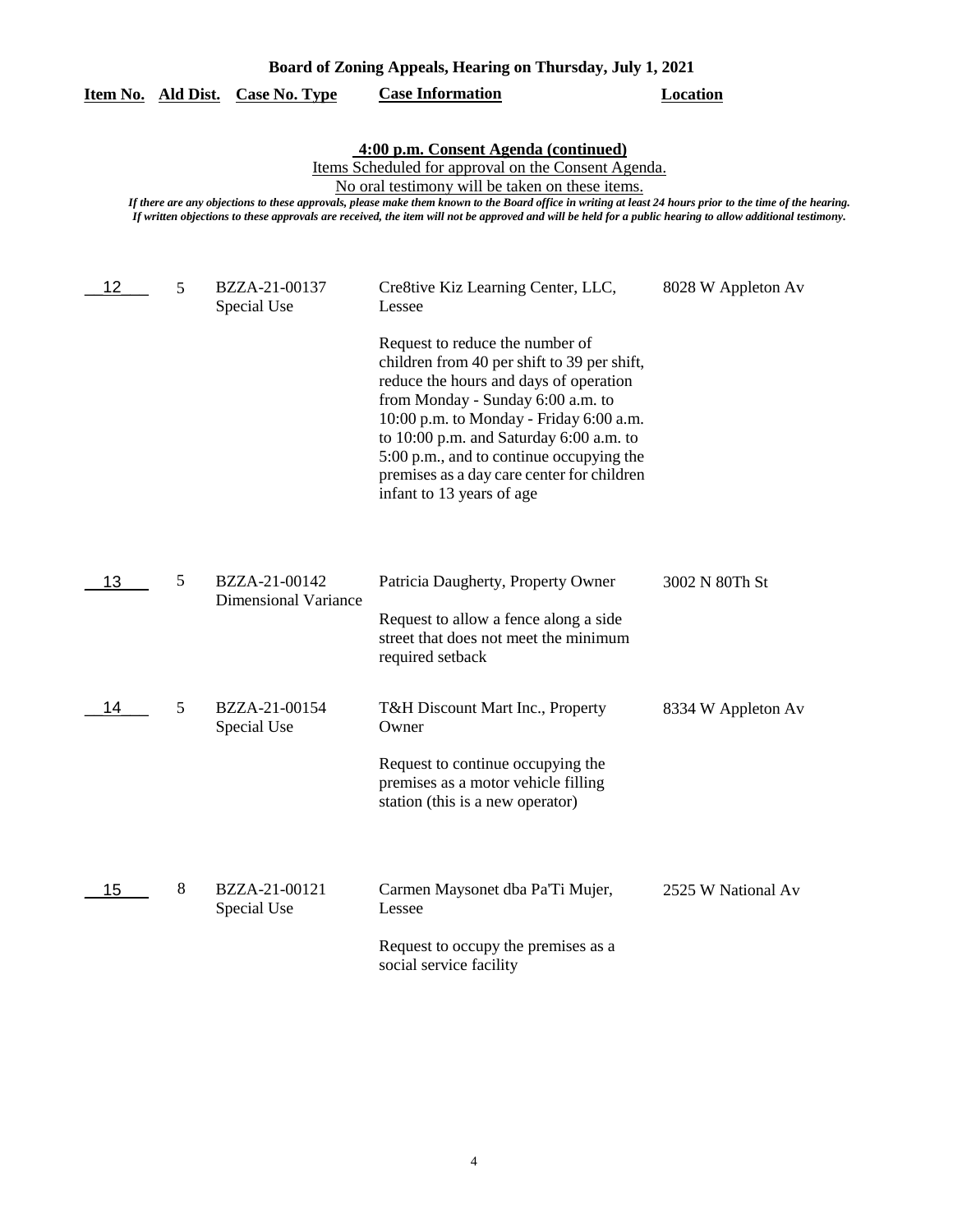| Board of Zoning Appeals, Hearing on Thursday, July 1, 2021                                                                                                                                                                                                                                                                                                                                                                                                                                     |   |                                                              |                                                                                                                                                                                                             |                   |  |  |  |
|------------------------------------------------------------------------------------------------------------------------------------------------------------------------------------------------------------------------------------------------------------------------------------------------------------------------------------------------------------------------------------------------------------------------------------------------------------------------------------------------|---|--------------------------------------------------------------|-------------------------------------------------------------------------------------------------------------------------------------------------------------------------------------------------------------|-------------------|--|--|--|
|                                                                                                                                                                                                                                                                                                                                                                                                                                                                                                |   | <b>Case No. Type</b>                                         | <b>Case Information</b>                                                                                                                                                                                     | <b>Location</b>   |  |  |  |
| Item No. Ald Dist.<br>4:00 p.m. Consent Agenda (continued)<br>Items Scheduled for approval on the Consent Agenda.<br>No oral testimony will be taken on these items.<br>If there are any objections to these approvals, please make them known to the Board office in writing at least 24 hours prior to the time of the hearing.<br>If written objections to these approvals are received, the item will not be approved and will be held for a public hearing to allow additional testimony. |   |                                                              |                                                                                                                                                                                                             |                   |  |  |  |
| 16                                                                                                                                                                                                                                                                                                                                                                                                                                                                                             | 8 | BZZA-21-00153<br>Special Use,<br><b>Dimensional Variance</b> | Christian Center of Love And<br>Restoration, Inc., Property Owner<br>Request to continue occupying the<br>premises as a religious assembly hall<br>without the minimum required number<br>of parking spaces | 2023 S Muskego Av |  |  |  |
| 17                                                                                                                                                                                                                                                                                                                                                                                                                                                                                             | 8 | BZZA-21-00157<br>Special Use,<br><b>Dimensional Variance</b> | J&J General Contractors, Inc., Lessee<br>Request to continue occupying the<br>premises as a contractor's yard without<br>the minimum required landscaping                                                   | 2005 S Muskego Av |  |  |  |
| 18                                                                                                                                                                                                                                                                                                                                                                                                                                                                                             | 9 | BZZA-21-00123<br>Special Use                                 | Southeast Sales Corp., Property Owner<br>Request to continue occupying the<br>premises as a light motor vehicle sales<br>and repair facility (motorcycles and<br>ATV's)                                     | 6930 N 76Th St    |  |  |  |

| 19 | 10 | BZZA-21-00172 | $L + M$ Links II, Lessee                     | 3942 N 76Th St |
|----|----|---------------|----------------------------------------------|----------------|
|    |    | Special Use   |                                              |                |
|    |    |               | Request to continue occupying the            |                |
|    |    |               | premises as a day care center for 80         |                |
|    |    |               | children per shift infant - 13 years of age, |                |
|    |    |               | operating Monday - Friday 6:00               |                |
|    |    |               | a.m. $-7:00$ p.m.                            |                |
|    |    |               |                                              |                |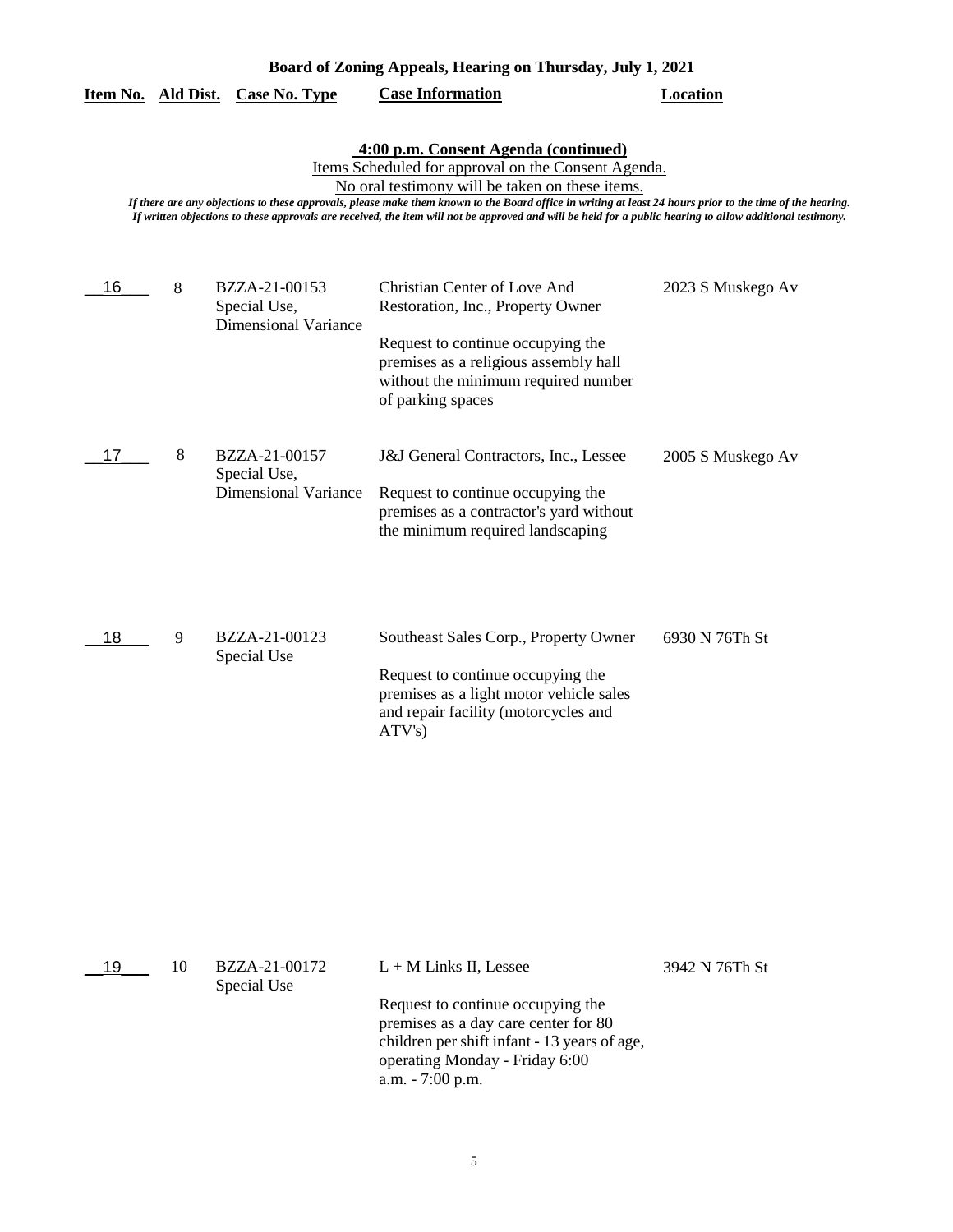| Board of Zoning Appeals, Hearing on Thursday, July 1, 2021 |  |  |  |  |
|------------------------------------------------------------|--|--|--|--|
|------------------------------------------------------------|--|--|--|--|

|  | Item No. Ald Dist. Case No. Type | <b>Case Information</b> | Location |
|--|----------------------------------|-------------------------|----------|
|  |                                  |                         |          |

# **4:00 p.m. Consent Agenda (continued)**

Items Scheduled for approval on the Consent Agenda.

No oral testimony will be taken on these items.

*If there are any objections to these approvals, please make them known to the Board office in writing at least 24 hours prior to the time of the hearing. If written objections to these approvals are received, the item will not be approved and will be held for a public hearing to allow additional testimony.*

| 20 | 12 | BZZA-21-00072<br>Special Use | A&S Oil Mart, Inc., Lessee                                                                                                                                | 1400 S 6Th St      |
|----|----|------------------------------|-----------------------------------------------------------------------------------------------------------------------------------------------------------|--------------------|
|    |    |                              | Request to continue occupying the<br>premises as a motor vehicle filling<br>station and convenience store                                                 |                    |
| 21 | 12 | BZZA-21-00080<br>Special Use | Town Bank, Property Owner                                                                                                                                 | 1605 W Mitchell St |
|    |    |                              | Request to continue occupying the<br>premises as a non-restaurant<br>drive-through facility (this is a new<br>operator)                                   |                    |
| 22 | 12 | BZZA-21-00167<br>Special Use | United Community Center,<br><b>Property Owner</b>                                                                                                         | 604 W Scott St     |
|    |    |                              | Request to increase the number of clients<br>from 15 (permitted) to 16 and continue<br>occupying the premises as a community<br>living arrangement (CBRF) |                    |

#### **4:15 p.m. Public Hearings.**

Please note that each item scheduled for a public hearing has been scheduled for approximately five to ten minutes. If an item takes longer than its allotted time, the item may be adjourned to the next available hearing date.

| 23 | 13 | BZZA-21-00074<br>Special Use | Milwaukee Prime Limousine,<br><b>Property Owner</b>                                                                        | 1500 W Oklahoma Av |
|----|----|------------------------------|----------------------------------------------------------------------------------------------------------------------------|--------------------|
|    |    |                              | Request to add a light motor vehicle<br>repair facility to the existing<br>Board-approved ground transportation<br>service |                    |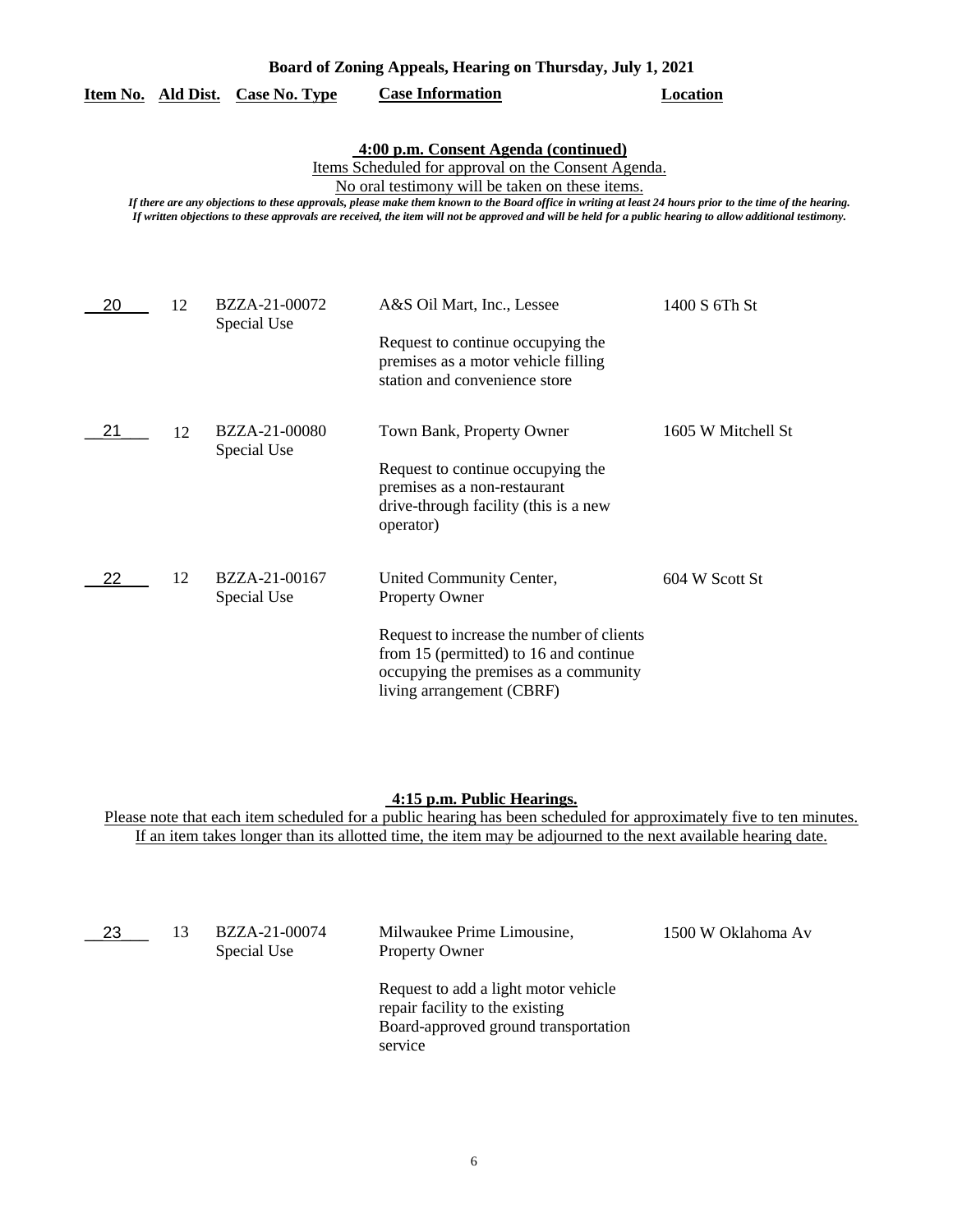| Board of Zoning Appeals, Hearing on Thursday, July 1, 2021                                                                                                                                                                                                                    |    |                                  |                                                                                                                                                  |                  |  |
|-------------------------------------------------------------------------------------------------------------------------------------------------------------------------------------------------------------------------------------------------------------------------------|----|----------------------------------|--------------------------------------------------------------------------------------------------------------------------------------------------|------------------|--|
|                                                                                                                                                                                                                                                                               |    | Item No. Ald Dist. Case No. Type | <b>Case Information</b>                                                                                                                          | Location         |  |
| 4:15 p.m. Public Hearings (continued)<br>Please note that each item scheduled for a public hearing has been scheduled for approximately five to ten minutes.<br>If an item takes longer than its allotted time, the item may be adjourned to the next available hearing date. |    |                                  |                                                                                                                                                  |                  |  |
| 24                                                                                                                                                                                                                                                                            | 13 | BZZA-21-00094<br>Special Use     | LKQ Pick Your Part Midwest, LLC,<br>Lessee                                                                                                       | 6102 S 13Th St   |  |
|                                                                                                                                                                                                                                                                               |    |                                  | Request to add an indoor salvage<br>operation and continue occupying the<br>premises as an outdoor salvage operation<br>(this is a new operator) |                  |  |
| 25                                                                                                                                                                                                                                                                            | 13 | BZZA-21-00171                    | Gerardo Reyes-Ortiz, Property Owner                                                                                                              | 1337 W Morgan Av |  |
|                                                                                                                                                                                                                                                                               |    | <b>Dimensional Variance</b>      | Request to allow a solid wood fence with<br>lattice in the front yard that exceeds the<br>maximum allowed height                                 |                  |  |
|                                                                                                                                                                                                                                                                               |    |                                  |                                                                                                                                                  |                  |  |
| 26                                                                                                                                                                                                                                                                            | 14 | BZZA-21-00125<br>Special Use     | Furniture Maxx, LLC dba Eve Jewelry,<br>Lessee                                                                                                   | 3074 S 13Th St   |  |
|                                                                                                                                                                                                                                                                               |    |                                  | Request to occupy the premises as a<br>cash-for-gold business                                                                                    |                  |  |
| 27                                                                                                                                                                                                                                                                            | 14 | BZZA-21-00129<br>Special Use     | Castille Real Estate Co., LLC,<br>Prospective Buyer                                                                                              | 2960 S Chase Av  |  |
|                                                                                                                                                                                                                                                                               |    |                                  | Request to occupy the premises as a<br>medical service facility                                                                                  |                  |  |

# **5:00 p.m. Public Hearings.**

Please note that each item scheduled for a public hearing has been scheduled for approximately five to ten minutes. If an item takes longer than its allotted time, the item may be adjourned to the next available hearing date.

| 28  | 15 | BZZA-21-00045<br>Special Use,         | Midwest Autos & Services, LLC, Lessee                                                                                                                                               | 1711 W Center St |
|-----|----|---------------------------------------|-------------------------------------------------------------------------------------------------------------------------------------------------------------------------------------|------------------|
|     |    | Dimensional Variance                  | Request to add a light motor vehicle<br>sales facility that does not meet the<br>minimum required screening to an<br>existing non-conforming light motor<br>vehicle repair facility |                  |
| -29 | 15 | BZZA-21-00158<br>Dimensional Variance | Bradley Christensen, Property Owner                                                                                                                                                 | 2876 N Grant B1  |
|     |    |                                       | Request to allow a fence that does not<br>meet the minimum required setback                                                                                                         |                  |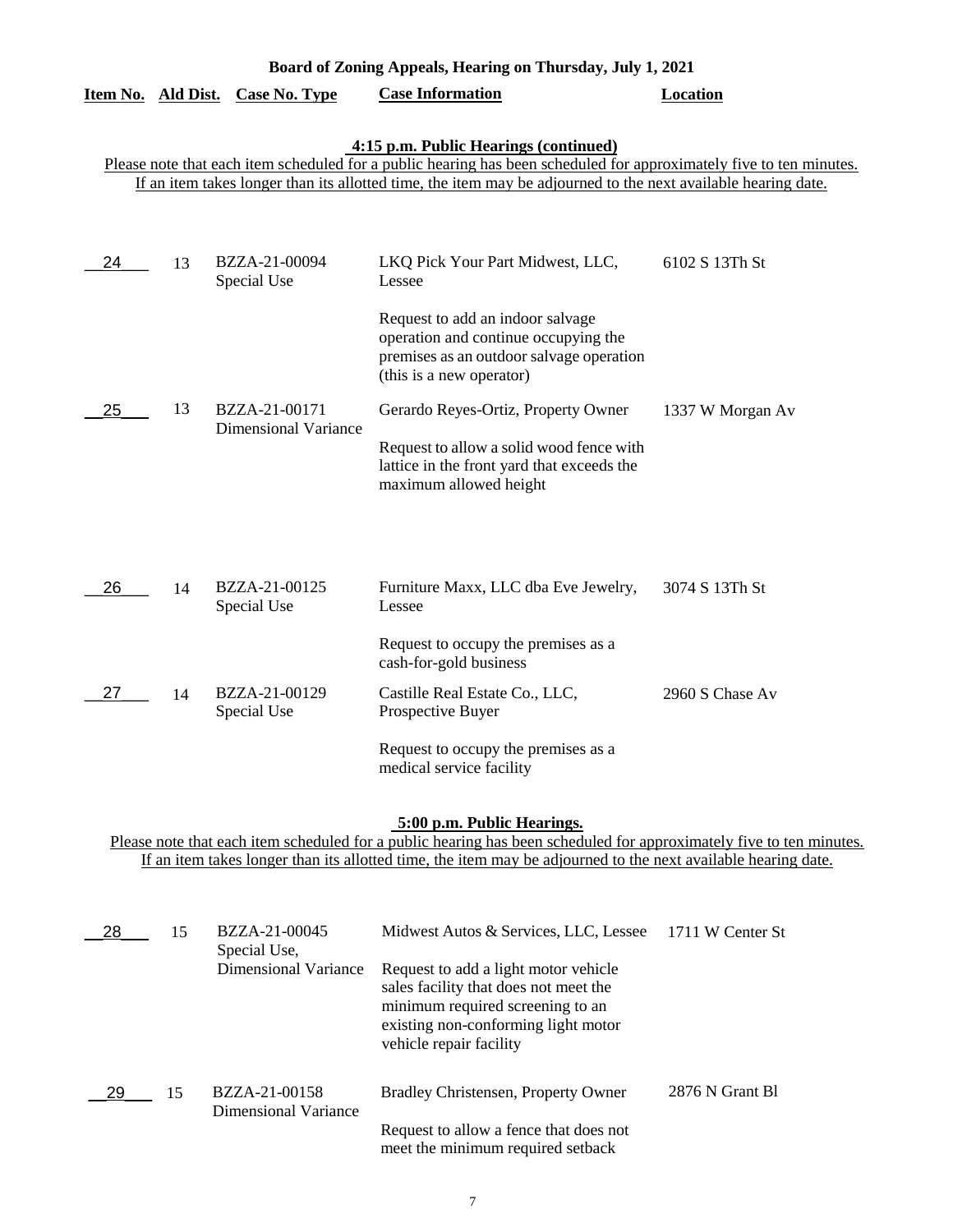| Board of Zoning Appeals, Hearing on Thursday, July 1, 2021                                                                                                                                                                                                                    |                |                                              |                                                                                                                                |                   |  |
|-------------------------------------------------------------------------------------------------------------------------------------------------------------------------------------------------------------------------------------------------------------------------------|----------------|----------------------------------------------|--------------------------------------------------------------------------------------------------------------------------------|-------------------|--|
| <u>Item No. Ald Dist.</u>                                                                                                                                                                                                                                                     |                | Case No. Type                                | <b>Case Information</b>                                                                                                        | Location          |  |
| 5:00 p.m. Public Hearings (continued)<br>Please note that each item scheduled for a public hearing has been scheduled for approximately five to ten minutes.<br>If an item takes longer than its allotted time, the item may be adjourned to the next available hearing date. |                |                                              |                                                                                                                                |                   |  |
| 30                                                                                                                                                                                                                                                                            |                | BZZA-21-00141<br>Use Variance                | Bodies Event, LLC, Lessee<br>Request to occupy the premises as an<br>assembly hall                                             | 5112 N 37Th St    |  |
| 31                                                                                                                                                                                                                                                                            | $\overline{2}$ | BZZA-19-00196<br><b>Dimensional Variance</b> | Li Dinh, Lessee<br>Request to erect three roof signs that<br>exceeds the maximum allowed number<br>of signs per site           | 5808 W Villard Av |  |
| 32                                                                                                                                                                                                                                                                            | $\overline{2}$ | BZZA-19-00200<br><b>Dimensional Variance</b> | Akberom Gherezger, Lessee<br>Request to erect three roof signs that<br>exceeds the maximum allowed number<br>of signs per site | 5824 W Villard Av |  |

## **5:45 p.m. Public Hearings.**

Please note that each item scheduled for a public hearing has been scheduled for approximately five to ten minutes. If an item takes longer than its allotted time, the item may be adjourned to the next available hearing date.

| 33 | $\mathcal{D}_{\mathcal{L}}$ | BZZA-20-00325<br>Special Use | Michelle's Motherly Hands Childcare,<br>LLC, Lessee                                                                                                                                                          | 6435 W Capitol Dr   |
|----|-----------------------------|------------------------------|--------------------------------------------------------------------------------------------------------------------------------------------------------------------------------------------------------------|---------------------|
|    |                             |                              | Request to occupy a portion of the<br>premises (basement level) as a day care<br>center for 70 children per shift 2 years to<br>5 years 11 months of age, operating<br>Monday - Friday 6:30 a.m. - 6:00 p.m. |                     |
| 34 | 2                           | BZZA-21-00017<br>Special Use | Granny Mae's Learning Center, LLC,<br>Lessee                                                                                                                                                                 | 6435 W Capitol Dr A |
|    |                             |                              | Request to occupy a portion of the<br>premises (1st floor rear unit) as a 24 hour<br>day care center for 30 children per shift,<br>infant - 12 years of age, operating<br>Sunday - Saturday                  |                     |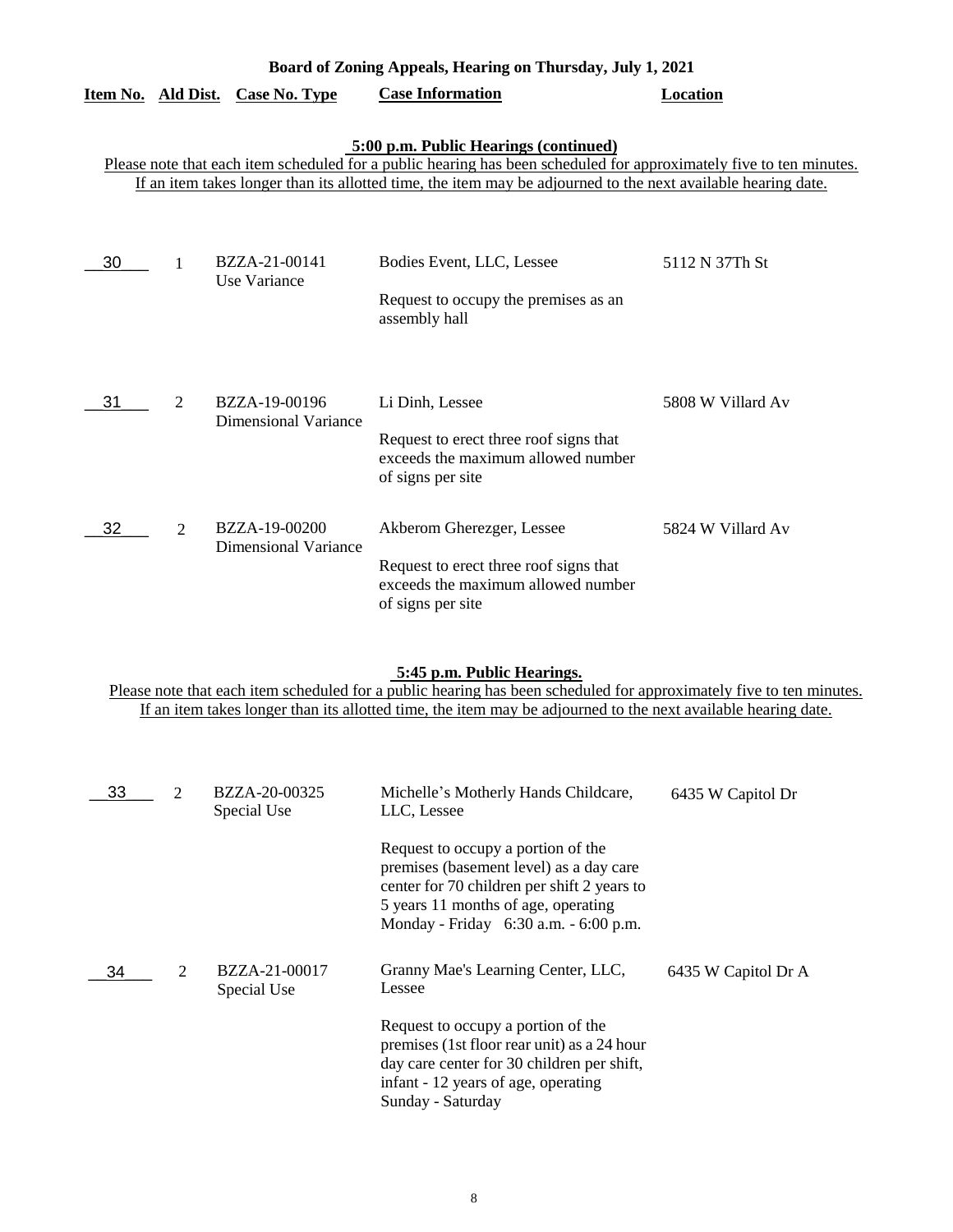| Board of Zoning Appeals, Hearing on Thursday, July 1, 2021                                                                                                                                                                                                                    |   |                                                              |                                                                                                                                                                                                                                                              |                               |  |
|-------------------------------------------------------------------------------------------------------------------------------------------------------------------------------------------------------------------------------------------------------------------------------|---|--------------------------------------------------------------|--------------------------------------------------------------------------------------------------------------------------------------------------------------------------------------------------------------------------------------------------------------|-------------------------------|--|
| Item No. Ald Dist.                                                                                                                                                                                                                                                            |   | <b>Case No. Type</b>                                         | <b>Case Information</b>                                                                                                                                                                                                                                      | <b>Location</b>               |  |
| 5:45 p.m. Public Hearings (continued)<br>Please note that each item scheduled for a public hearing has been scheduled for approximately five to ten minutes.<br>If an item takes longer than its allotted time, the item may be adjourned to the next available hearing date. |   |                                                              |                                                                                                                                                                                                                                                              |                               |  |
| 35                                                                                                                                                                                                                                                                            | 4 | BZZA-21-00184<br>Use Variance                                | Midwest Bikeshare, Inc. dba Bublr<br>Bikes, Lessee                                                                                                                                                                                                           | 161 W Wisconsin Av Suite 1115 |  |
|                                                                                                                                                                                                                                                                               |   |                                                              | Request to occupy the premises as a<br>contractor's shop                                                                                                                                                                                                     |                               |  |
| 36                                                                                                                                                                                                                                                                            | 5 | BZZA-21-00119<br>Special Use,<br><b>Dimensional Variance</b> | Untouchable Auto & Diesel, LLC,<br>Lessee                                                                                                                                                                                                                    | 11920 W Carmen Av             |  |
|                                                                                                                                                                                                                                                                               |   |                                                              | Request to continue occupying the<br>premises as a light and heavy motor<br>vehicle repair facility and an outdoor<br>salvage operation that does not meet the<br>minimum required landscaping and<br>screening and does not have a paved<br>parking surface |                               |  |
| 37                                                                                                                                                                                                                                                                            | 5 | BZZA-21-00130<br><b>Dimensional Variance</b>                 | Michael and Karen Sharkey,<br>Property Owner                                                                                                                                                                                                                 | 3109 N Menomonee River Pk     |  |
|                                                                                                                                                                                                                                                                               |   |                                                              | Request to allow a fence in the front yard<br>and along the side street that exceeds the<br>maximum allowed height and is located<br>within the vision triangle                                                                                              |                               |  |
| 6:30 p.m. Public Hearings.<br>Please note that each item scheduled for a public hearing has been scheduled for approximately five to ten minutes.<br>If an item takes longer than its allotted time, the item may be adjourned to the next available hearing date.            |   |                                                              |                                                                                                                                                                                                                                                              |                               |  |
| 38                                                                                                                                                                                                                                                                            | 6 | BZZA-21-00075<br>Special Use                                 | COA Youth & Family Centers, Inc.,<br>Property Owner                                                                                                                                                                                                          | 909 E Garfield Av             |  |
|                                                                                                                                                                                                                                                                               |   |                                                              | Request to continue occupying the<br>premises as a community center and a<br>day care center for 125 children per shift<br>infant - 13 years of age, operating<br>Monday - Friday 6:30 a.m. - 6:00 p.m.                                                      |                               |  |
| 39                                                                                                                                                                                                                                                                            | 6 | BZZA-21-00134<br>Special Use                                 | Genyne Edwards and Antonio Butts dba<br>1916 Black, Property Owner                                                                                                                                                                                           | 1916 N Martin L King Jr Dr    |  |
|                                                                                                                                                                                                                                                                               |   |                                                              | Request to occupy the premises as an<br>assembly hall                                                                                                                                                                                                        |                               |  |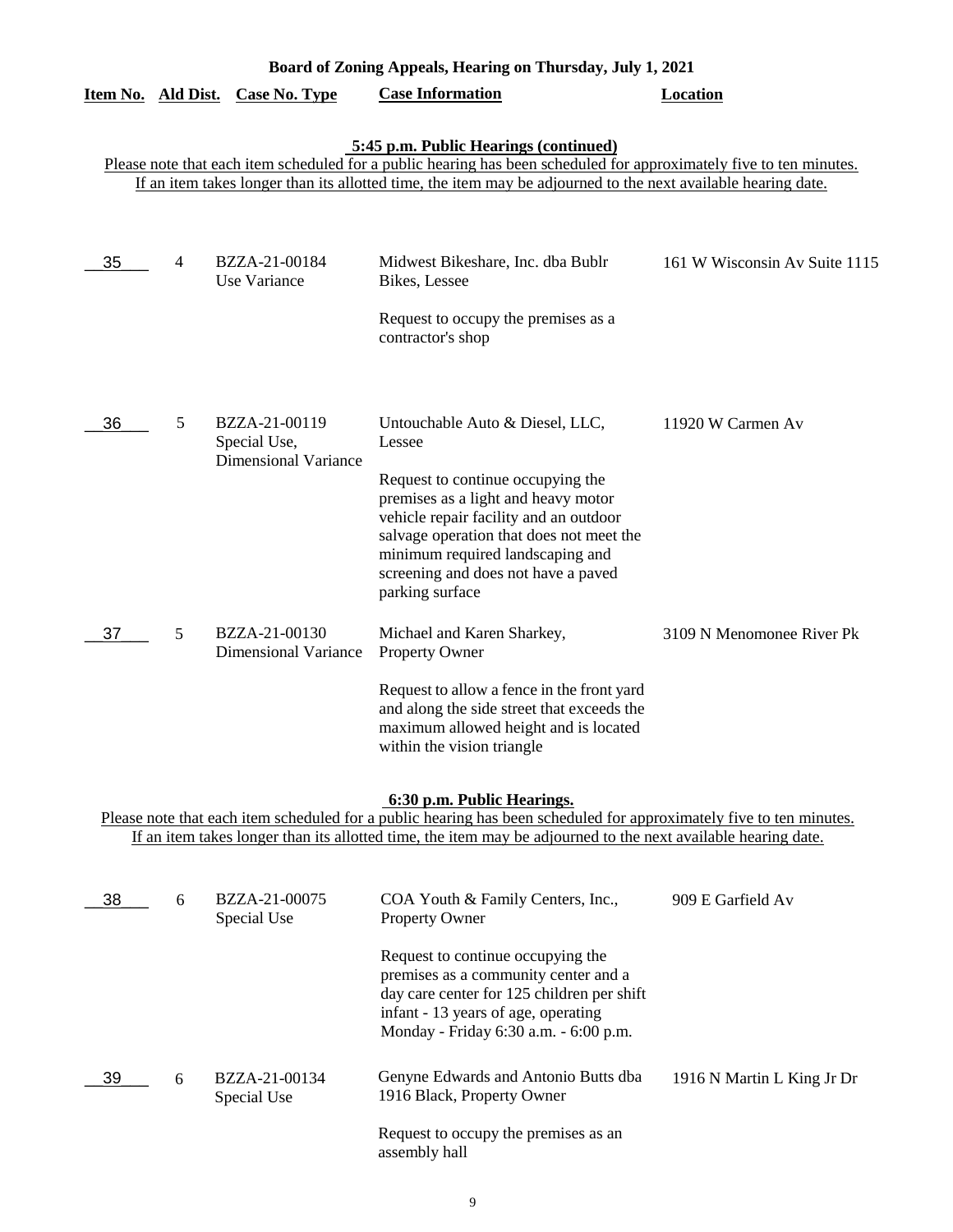| <u>Item No. Ald Dist.</u> |   | <b>Case No. Type</b>                                         | <b>Case Information</b>                                                                                                                                                                                                                                                       | Location               |
|---------------------------|---|--------------------------------------------------------------|-------------------------------------------------------------------------------------------------------------------------------------------------------------------------------------------------------------------------------------------------------------------------------|------------------------|
|                           |   |                                                              | 6:30 p.m. Public Hearings (continued)<br>Please note that each item scheduled for a public hearing has been scheduled for approximately five to ten minutes.<br>If an item takes longer than its allotted time, the item may be adjourned to the next available hearing date. |                        |
| 40                        | 6 | BZZA-21-00156<br><b>Dimensional Variance</b>                 | 208CAP, LLC, Property Owner<br>Request to construct a general retail<br>establishment (permitted) that has<br>prohibited building materials, does not<br>have a primary entrance door located on<br>the front façade, and does not meet the<br>minimum required glazing       | 208 E Capitol Dr       |
| 41                        | 6 | BZZA-21-00182<br>Special Use                                 | A & J Swan, LLC, Property Owner<br>Request to raze the existing structure and<br>construct a motor vehicle filling station                                                                                                                                                    | 4751 N Santa Monica Bl |
| 42                        | 7 | BZZA-21-00135<br>Special Use,<br><b>Dimensional Variance</b> | T & A Autobody, LLC, Property Owner<br>Request to occupy the premises as a light<br>motor vehicle sales facility, repair<br>facility, and body shop that does not<br>meet the minimum required screening                                                                      | 5227 W Hampton Av      |
| 43                        | 7 | BZZA-21-00166<br>Use Variance                                | Safe & Sound Inc., Other<br>Request to occupy the premises as a<br>social service facility                                                                                                                                                                                    | 3755 N 44Th St         |

**Board of Zoning Appeals, Hearing on Thursday, July 1, 2021**